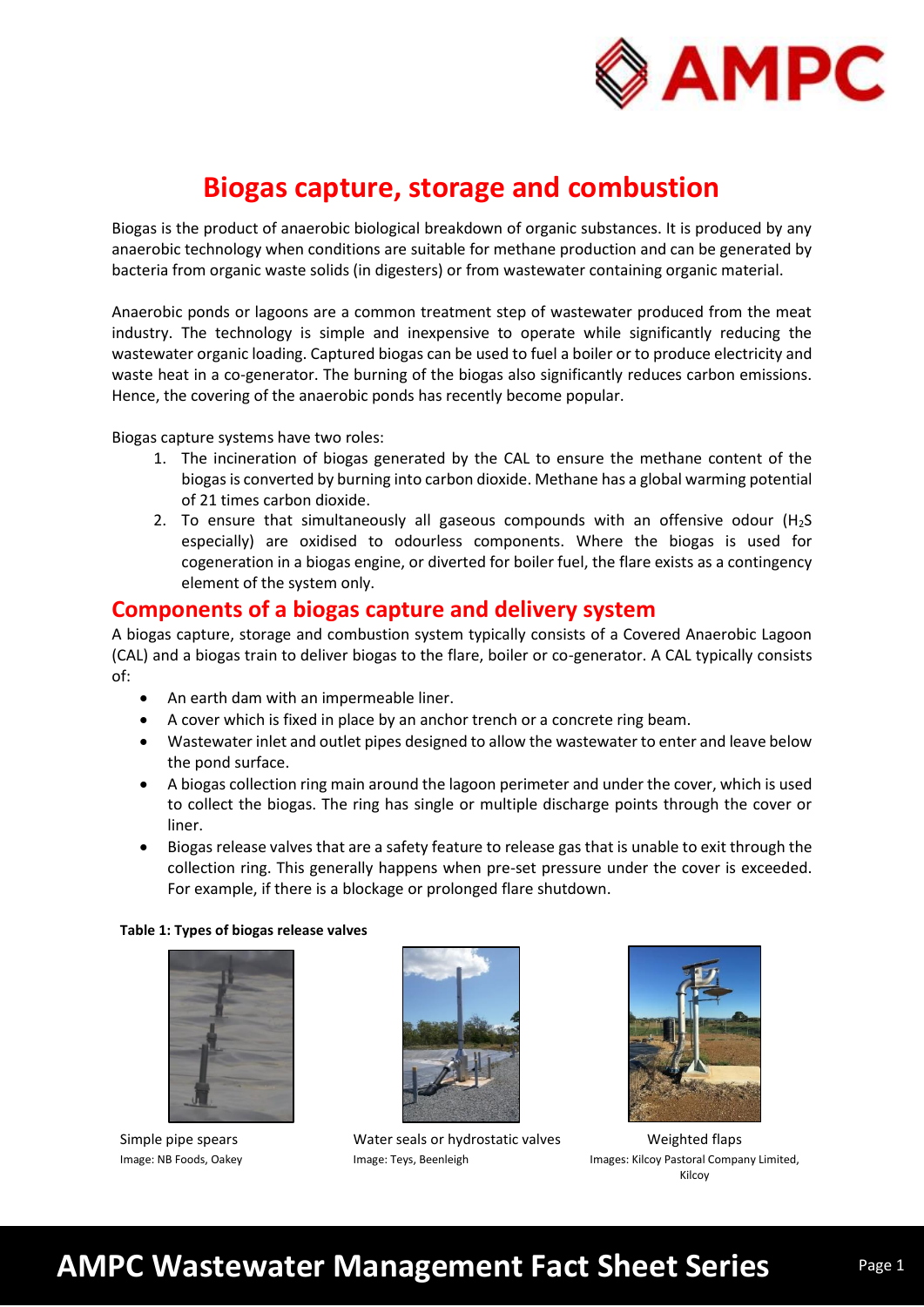

- A weighting and stormwater removal system which works together to minimise stress to the pond cover. The weighting system firstly minimises wind forces on the cover and provides low spots for water accumulation. The stormwater removal system pumps the water away from where it accumulates. Excessive amounts of accumulated stormwater reduce gas storage space and can block pipes or biogas flow under the cover.
- Inspection or sample points or manholes.
- A sludge removal system may be installed to periodically remove accumulated sludge.



**Figure 2: Cross section of a CAL** 

A biogas train typically consists of:

- A biogas pipeline to convey biogas from the CAL cover to the flare. It may be buried, or above ground.
- A knockout pot which is generally a stainless-steel vessel situated at the lowest point of the biogas pipeline to collect water condensing from the watersaturated biogas as it cools. The water can be safely drained at this point. This protects the downstream blower and instruments from damage
- A flow control valve, typically a PLC system, that controls biogas flow to the flare through the automated flow control valve. In many cases, the valve is controlled according to the pressure



**Figure 3: Typical layout of a biogas delivery system and flare**

- under the CAL cover permitting the flare to operate at a number of biogas flow settings.
- A gas blower that provides positive pressure to convey biogas to the flare for incineration.
- A slam shut valve which is a fast acting valve system which shuts off the biogas supply in the event that the flare is not functioning or losing flame.
- A flame arrestor which is a safety device that prevents a flame from running back through the biogas supply line.
- A flare which incinerates the biogas safely.
- A priming system which usually uses LPG gas to feed the flare primer in case flare reignition is needed.

# **AMPC Wastewater Management Fact Sheet Series**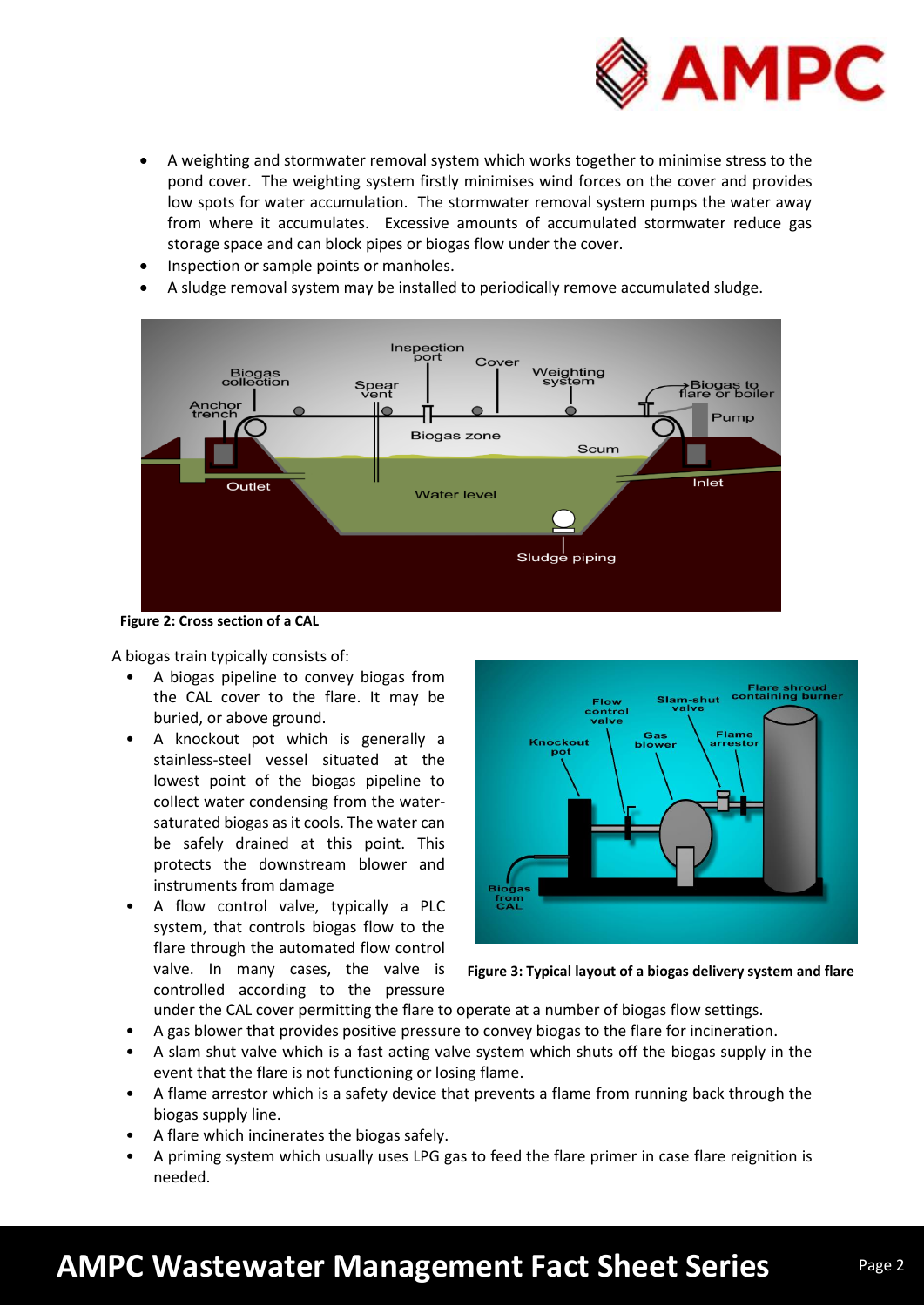

**Table 2: There are two main types of flares:**



Fully enclosed flare which controls the air supply to the biogas burner to ensure a hot flame for maximum odour and methane destruction. The flare is completely enclosed in a refractory shield. Image: JBS, Dinmore

Candlestick flare which is a vertical biogas tube with burner on top. The air supply is unlimited. This type of flare may have a metal shroud around the burner. This flare is less sensitive to biogas supply but can generate a cooler flame associated with less complete odour and methane destruction. Image: NB Foods, Oakey

The train may have a number of additional elements to condition the gas. These include:

- A stripping tower to remove or strip hydrogen sulphide which is corrosive to pipes and motors. This is generally required when biogas is used in boilers or cogeneration plants.
- Equipment for dehumidification. Water in saturated biogas is undesirable for cogeneration engines and is often chilled so excess moisture can be condensed and removed.



Stripping tower and dehumidifier Image: NB Foods, Oakey

### **Biogas properties**

Biogas generated by CALs is mainly a mixture of methane (55 – 75% v/v) and carbon dioxide. Minor traces of other gases such as hydrogen sulphide (H<sub>2</sub>S) and volatile organic compounds (VOC) are usually present and may give the biogas an unpleasant odour and corrosive properties. The biogas is typically saturated with water vapour due to the confined, humid and often warm nature of the CAL.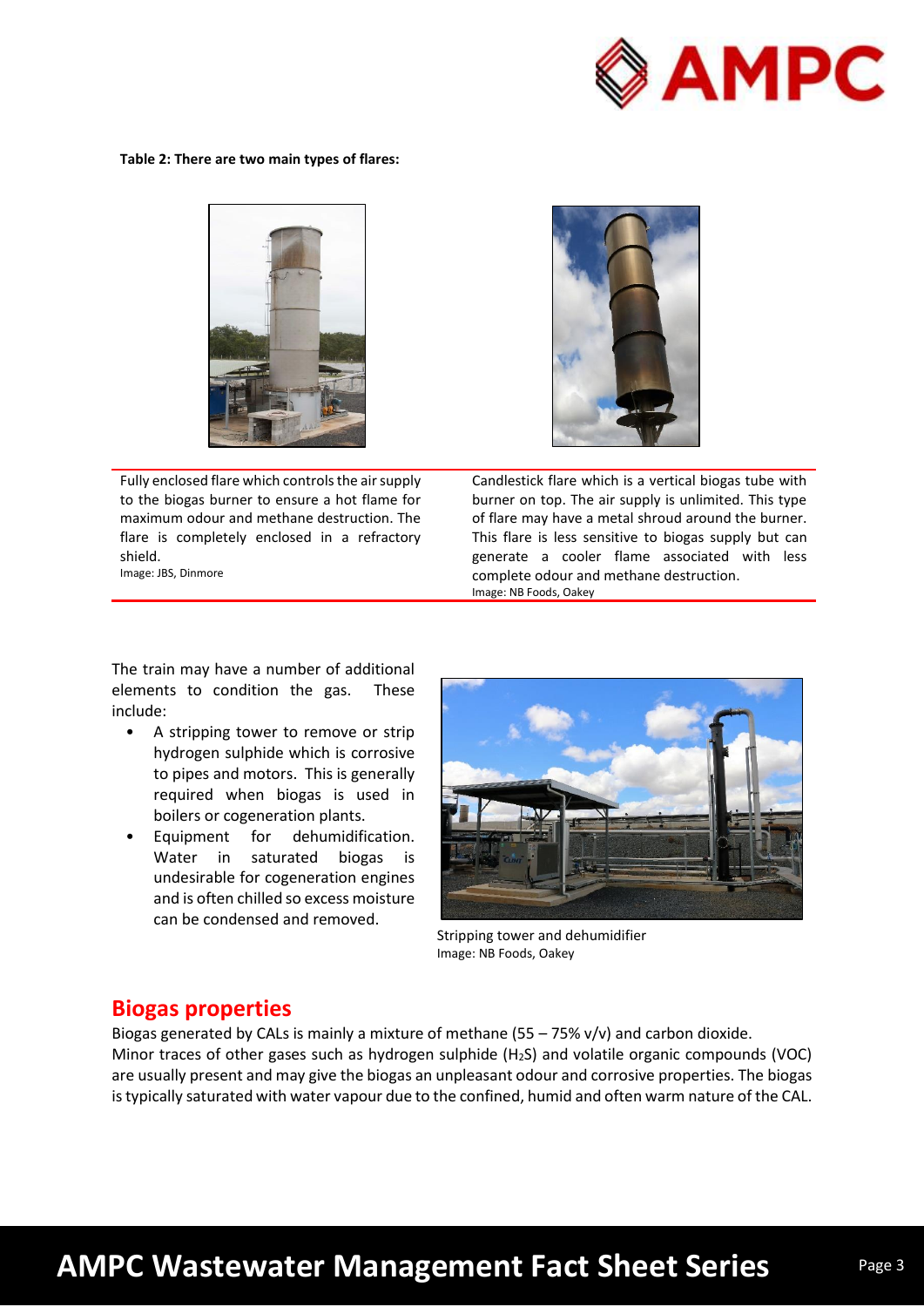

#### **Table3: Properties of biogas from CALs treating meat processing waste water**

| Property                    | <b>Gas component</b><br>responsible  | Comment                                                                                                                                                                   |
|-----------------------------|--------------------------------------|---------------------------------------------------------------------------------------------------------------------------------------------------------------------------|
| Flammability                | methane                              | Methane burns in air between the composition limits of $5 - 15\%$ by<br>volume. Outside of this limit it is not flammable.                                                |
| Ignition temperature        | methane                              | 595 °C. Methane requires very hot temperature for ignition.                                                                                                               |
| <b>Dustiness</b>            | Dust                                 | Biogas contains negligible dust which might enhance its explosive<br>properties.                                                                                          |
| Odour                       | hydrogen sulphide,<br><b>VOCs</b>    | Biogas from meat plants is usually contaminated with $H_2S$ making it<br>offensive in odour (rotten eggs). Note methane is odourless.                                     |
| Density                     | methane                              | Lighter than air. Biogas dissipates rapidly.                                                                                                                              |
| Toxicity                    | hydrogen sulphide,<br>carbon dioxide | $H2S$ is toxic above 350 ppm and lethal at levels of 800 – 1,000 ppm.<br>This level of $H_2S$ is common in meat processing biogas.<br>CO <sub>2</sub> causes suffocation. |
| Global warming<br>potential | methane                              | Methane has a GWP of 21 times $CO2$ . Biogas methane is a major<br>contributor to a facility's Scope 1 emissions.                                                         |

### **Legislative and regulatory requirements**

#### **Odour and other emission requirements**

Direct regulatory requirements concerning odour emissions will be stated in the facility's environmental protection licence, permit or approval which is issued by State Government. The same document will also indicate whether there are other compliance issues with flare operation such as light or noise emissions.

#### **Climate change impacts**

Biogas contains high quantities of methane which has a global warming potential 21 times that of  $CO<sub>2</sub>$ . Emissions associated with methane and  $N_2O$  from CALs and anaerobic ponds must be reported under the *National Greenhouse and Energy Reporting Scheme (NGERS) Act 2007* for facilities or corporations which trigger the appropriate thresholds.

A major advantage of CAL technology is that the captured biogas is flared into the atmosphere or combusted for on-site energy generation, which reduces emissions by over 97%.



Flare burning methane Image: NB Foods, Oakey

#### **Gas equipment manufacture and operation requirements**

There are stringent regulatory requirements in regards to gas equipment manufacture, installation and operation which include pipelines and all components downstream of the CAL and to the flare.

The safety of gas appliances is regulated by each State and Territory. A reasonably recent summary of this is given in the Rural Industries Research and Development Corporation (RIRDC) publication Assessment of Australian Biogas Flaring Standards (2008).

Supervisors and operators should be aware of the potential risks associated with biogas and follow appropriately designed protocols to minimise hazards.

# **AMPC Wastewater Management Fact Sheet Series**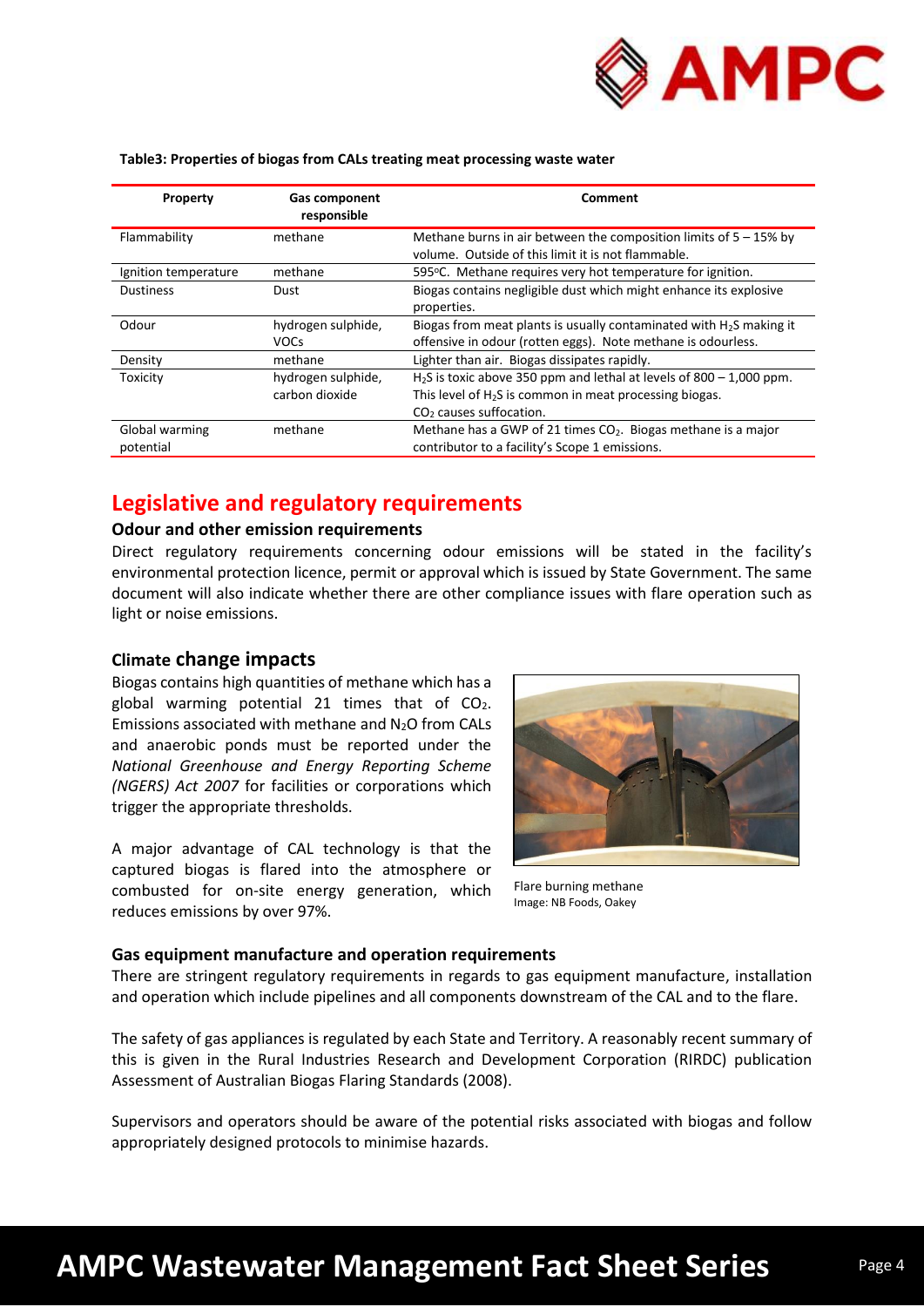

## **Operator Responsibilities**

#### **Recommended day-to-day operator responsibilities include:**

#### **Inspections**

- $\Box$ Observe all posted safety signs and protocols. Become familiar with the location of safety equipment such as fire extinguishers, emergency shutdown points, etc.
- $\Box$ Ensure monitoring instruments, such as biogas flowmeter, methane and/or oxygen analyser and pressure detection devices are operating properly. The high moisture content and corrosiveness of the biogas can cause problems with instrumentation. Where instruments become unserviceable, seek maintenance support quickly.
- □ Inspect the biogas delivery lines, especially where they connect to the CAL and major equipment items and check for leaks regularly. Notify maintenance if found. Note that air leaks into the biogas piping is as much of a concern as methane leaks out. Generally, it is recommended that the oxygen content of biogas is less than 4% of the volume.
- □ Ensure that the flare and blower are operating satisfactorily. If the flare alarms out constantly and for long periods, seek urgent assistance as biogas can rapidly accumulate under the CAL cover, causing it to inflate and begin emergency venting. In windy places, this can expose the CAL cover to high mechanical stresses with the risk of severe damage.
- $\Box$  Check at least weekly and notify maintenance of unusual blower vibration or temperature
- □ Drain the knockout pot (if a manual fitting is supplied) at least weekly and more often if necessary. Look for evidence of unusual drainage water, for example, water containing foam or mousse-like contents. This may indicate bacterial contamination of the biogas system.
- $\Box$  Regularly check the pilot gas fuel is sufficient for flare operation
- $\Box$  Regularly check flare operation e.g. daily. The flame should be colourless and odourless.
- □ Ensure upstream treatment processes are inspected several times a day to ensure everything is operating properly.

#### **Monitoring**

- □ Most monitoring is performed on-line and typically a biogas capture system should be fitted with:
	- biogas flow meter
	- methane and/or oxygen analyser
	- CAL cover pressure transmitter
	- various system temperature and pressure alarms.

This information is generally logged to the facility supervisory control and data acquisition (SCADA) system for reporting and monitoring.

 $\Box$  A log should be maintained noting any unusual aspects of the system such as CAL cover inflation, etc.

## **Supervisor and management responsibilities**

#### **The primary responsibilities of the supervisor should be to ensure that:**

- □ All safety protocols associated with the CAL and biogas capture system are clearly laid out in work instructions and standard operating procedures.
- $\Box$  The operator is competent in following them.
- $\Box$  Necessary personal protection and other safety equipment is available.
- □ The operator is aware of hazards in operating the biogas capture system i.e. risks of working in high
- temperatures, suffocation or poisoning (from biogas components), fire (methane) and the typical remoteness from the plant if something goes wrong and help is needed.